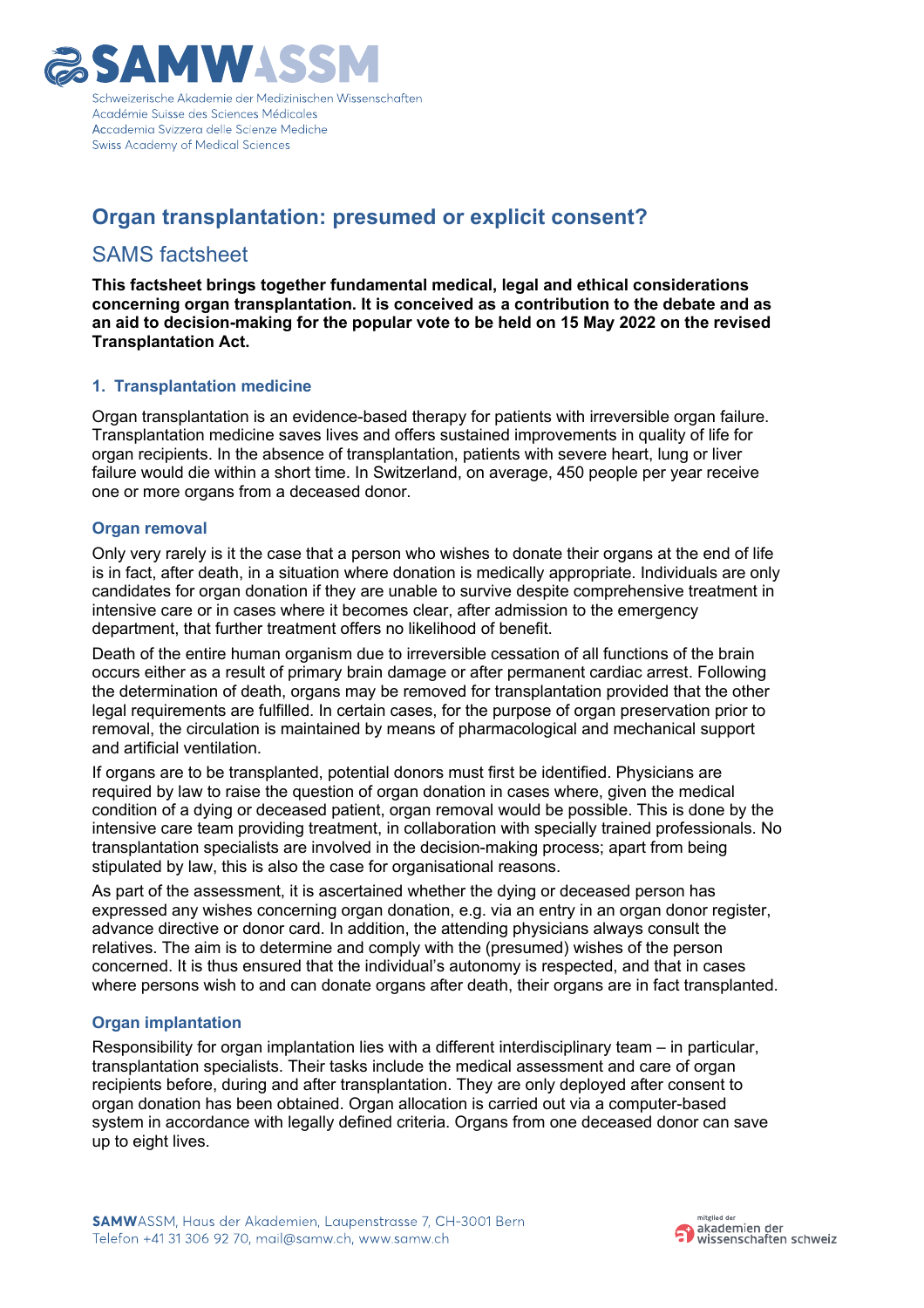### **2. Legal foundations**

### **Federal Constitution and Transplantation Act**

In order to protect human dignity, privacy and health, organ transplantation is comprehensively regulated. The [Transplantation](https://www.fedlex.admin.ch/eli/cc/2007/279/en) Act, Federal Act on the Transplantation of Organs, Tissues and Cells), which has been in force since 2007, provides the legal foundations for transplantation medicine in Switzerland. It is based on Article 119a of the Federal Constitution, which was accepted by a clear majority of voters and cantons in 1999.

The legislation includes strict requirements concerning the procedure for the determination of death in persons wishing to donate organs. As provided for in the Transplantation Ordinance, these are specified in detail in the SAMS Guidelines [«Determination of Death with Regard to](https://www.samw.ch/dam/jcr:12cfb438-d6cf-4acd-b93c-675f9efd2ff7/guidelines_sams_determination_death_organ_removal.pdf) Organ [Transplantation and Preparations for](https://www.samw.ch/dam/jcr:12cfb438-d6cf-4acd-b93c-675f9efd2ff7/guidelines_sams_determination_death_organ_removal.pdf) Organ Removal» issued in 2017. The legislation also states that organs are to be fairly allocated and prohibits payments for donations, as well as trade in human organs.

### **Popular vote on 15 May 2022**

The popular initiative «Promote organ donation – save lives» was presented in March 2019. This calls for the introduction of a system of presumed consent instead of the existing explicit consent system, but without any regulation of the rights of relatives. For this reason, the initiative is opposed by the Federal Council and Parliament. They propose an extended presumed consent system, under which relatives are also to be consulted.

The Federal Council elaborated an indirect counterproposal in the form of a [revision of the](https://www.fedlex.admin.ch/eli/fga/2021/2328/de) [Transplantation](https://www.fedlex.admin.ch/eli/fga/2021/2328/de) Act, which was submitted to Parliament following a broad consultation. The National Council and Council of States approved the revised Act and recommended rejection of the popular initiative.

The initiative committee subsequently decided on a conditional withdrawal of the popular initiative. «Conditional» means that the withdrawal will only become effective when the indirect counterproposal comes into effect, or if the people vote in favour of it in a referendum requested against it. As the request for a referendum against the revised Transplantation Act was successful, the people will vote on approval or rejection of the revised Act on 15 May 2022.

### **Core of the revised Transplantation Act: changeover from explicit to presumed consent**

Under the current Act, organ removal is permissible if consent is available from the deceased person or if the next of kin consent, on request, to organ donation; their decision is to be guided by what they believe the deceased person would have wanted. This system is known as extended explicit consent. The lack of declared wishes on the part of the deceased is not taken to indicate either opposition or consent to donation. In this situation, the next of kin decide in accordance with the presumed wishes concerning organ donation. If there are no relatives, or if they cannot be contacted, organ removal is not permitted.

The revised Act provides for a changeover to extended presumed consent: anyone not wishing to donate their organs is required to document their opposition during their lifetime. The next of kin will continue to have the option of rejecting organ removal, taking the presumed wishes of the deceased into account.

In the future, in the absence of documented wishes, consent is to be presumed, unless organ removal is rejected by the next of kin in accordance with what they know or believe to have been the wishes of the deceased. If the person's wishes have not been documented and no relatives can be contacted, organ removal is not permitted.

At present, in situations where organ donation after death would be medically possible, the wishes of the deceased are not known in the majority of cases. The decision has to be made by the relatives. If they do not know the person's wishes, they usually reject donation. According to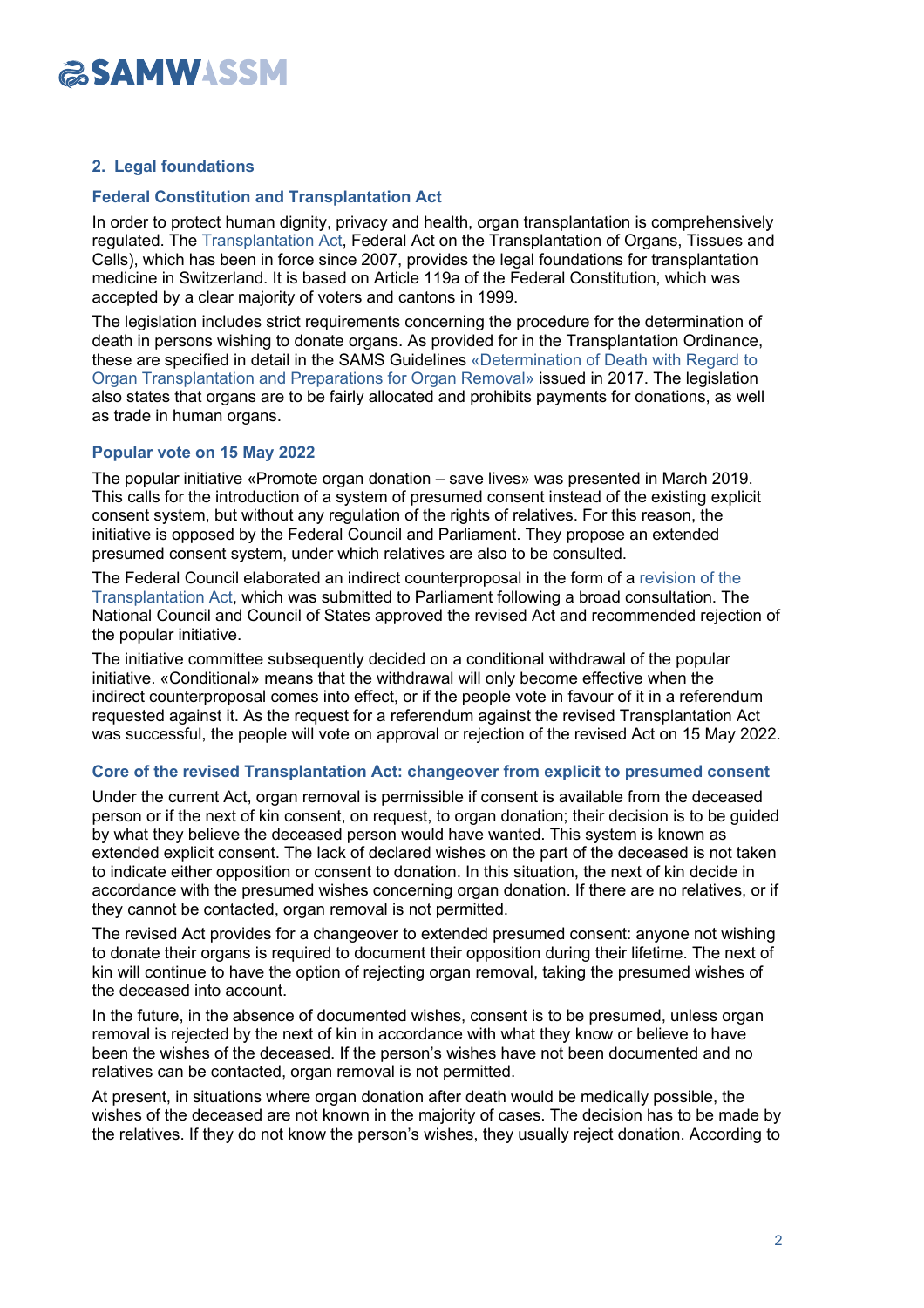surveys (including a representative survey conducted by DemoSCOPE on behalf of Swisstransplant<sup>1</sup> and the Swiss Health Survey 2017<sup>2</sup>), a majority of the Swiss population between 50% and around 80% – wish to donate organs after death. Against this background, the current system appears to lead to a failure to respect such wishes in some cases. The changeover to extended presumed consent is designed to help ensure that, in cases where people wish to donate organs after death, their organs are in fact removed and donated. In addition, it is likely to be better known in future who does not wish to donate organs, so that deceased persons do not become donors against their wishes.

**Establishment of a federal register:** It is of the utmost importance that the wishes of the deceased for or against organ removal are known at the crucial moment. Under the revised Act, the federal authorities are required to establish a central register where such wishes can be recorded in accordance with data protection regulations. Everyone can record whether they are opposed to the donation of their organs after death or wish to donate organs (and if so which ones), and can modify their entry at any time. There is no legal obligation to record one's wishes.

### **3. Medical-ethical considerations**

Of central importance from an ethical perspective are the need, firstly, to facilitate organ transplantation for the treatment of severely ill patients (fundamental principle of patient welfare/beneficence) and, secondly, to respect the wishes of potential deceased organ donors (fundamental principle of autonomy/self-determination). All the relevant processes are to be designed in such a way as to safeguard physical integrity both for donors and for recipients (fundamental principles of autonomy and non-maleficence).

Compliance with these ethical principles is possible both with the current extended explicit consent and with the proposed extended presumed consent system.

## **Fundamental considerations**

- **Solidarity and distributive justice:** Transplantation medicine is based on the fundamental idea that people within a health system are willing and able to help one another. This principle of solidarity is of crucial importance for transplantation medicine. Also significant are questions of distributive justice: the organ allocation system must be transparent, equitable and fair.
- **Effective therapy**: From the viewpoint of medical ethics, transplantation medicine is essentially to be positively rated as a therapy which saves lives and offers sustained improvements in quality of life for organ recipients. To make this therapy available for severely ill patients, there is a public interest in the donation of organs.
- **Right to self-determination and respect for the patient's wishes**: Regardless of the system adopted – explicit or presumed consent – the primary goal is that decisions should reflect the wishes of the deceased. This works both ways: nobody should have an organ removed against their wishes and, equally, it must be ensured that those who wish to donate organs, thus making transplantation medicine possible, can do so. Of central importance is the careful evaluation and respectful implementation of (presumed) wishes.
- Needs of relatives: The deceased is never the only person to be affected by organ removal. Relatives, in an emotionally difficult situation, have to make a decision on organ donation, taking into account the presumed wishes of the deceased. This requires a

<sup>1</sup> Cf. Swisstransplant, Representative population survey. Results of the DemoSCOPE study, Bern, September 2015 (available in [German\).](https://www.swisstransplant.org/fileadmin/user_upload/Bilder/Home/Fuer_Fachpersonen/Publikationen/DE/DemoSCOPE_Ergebnisse_Swisstransplant_DE.pdf) Information i[n English.](https://smw.ch/article/doi/smw.2017.14401)

<sup>2</sup> The results concerning organ donation from the Swiss Health Survey 2017, including statistical tables (raw data), are available [online](http://www.bag.admin.ch/bag/de/home/zahlen-und-statistiken/zahlen-fakten-zu-transplantationsmedizin/zahlen-fakten-zu-einstellung-verhalten-bevoelkerung.html) in French, German and Italian.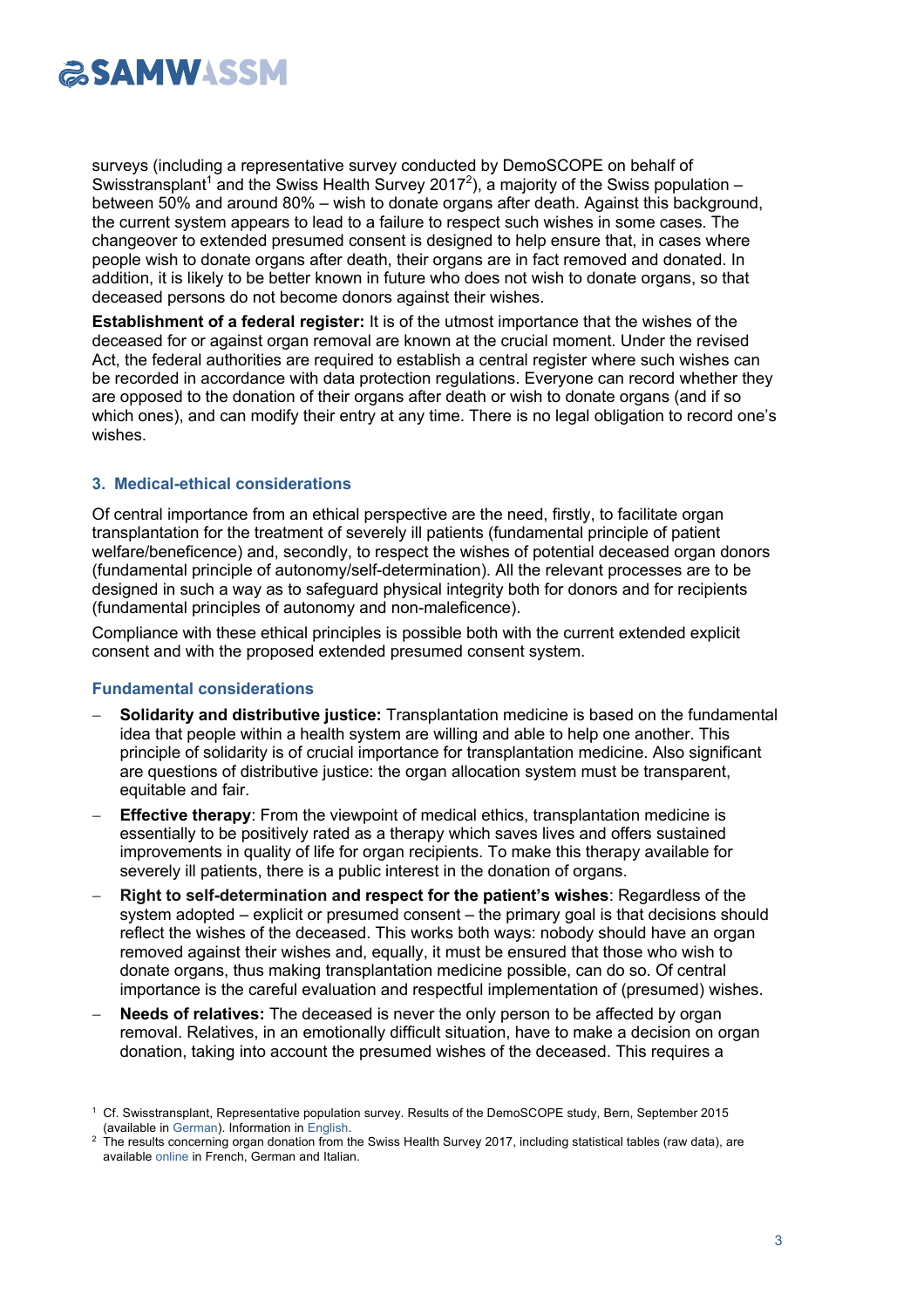

framework that enables treatment teams to create an atmosphere of trust and respect, and to accommodate relatives' needs.

- **Care and safety:** Physicians and other health professionals endeavour, with the utmost care, to safeguard donors' self-determination and physical integrity, and to provide close, empathetic support for relatives. With regard to organ donation, these professionals comply with numerous legal requirements, e.g. concerning the determination of death prior to organ removal or quality assurance for organs to be transplanted.
- **Preventing conflicts of interest:** The separation of the two treatment teams providing care for organ donors and recipients – required by law and by organisational considerations – ensures that conflicts of interest are avoided. Transplant surgeons are excluded from the process whereby a decision for or against donation is made in consultation with relatives and in accordance with the (presumed) wishes of the deceased

#### **Considerations concerning extended explicit consent (the existing system)**

- **Certainty, if wishes are known**: The aim of the explicit consent system is that people should actively and deliberately decide for or against organ donation. If a person has consented during their lifetime to organ donation, one can be quite certain that postmortem donation is in accordance with the wishes of the deceased.
- **Unknown wishes stressful for relatives**: Since very often a person's presumed wishes are not known, the decision in many cases has to be made by the next of kin, which they find stressful.
- **Relatives' decision not always in accordance with the wishes of the deceased:** If the relatives do not know whether the deceased would have consented to organ donation, they usually withhold consent. This decision is not necessarily in accordance with the wishes of the deceased, since surveys indicate that the great majority of the Swiss population would like to donate organs after death.

### **Considerations concerning extended presumed consent (the system proposed in the revised Act)**

- **Appeal to individual responsibility:** The presumed consent system appeals to individual responsibility: all persons with capacity who are aged over 16 and resident in Switzerland are invited to actively express their wishes if they do not wish to donate organs. Individuals are thus called on to address the question of postmortem organ donation. To promote awareness of the right to self-determination, the provision of information for the public is vital: the federal authorities are legally required to provide detailed and comprehensible information about the option of recording in the register, and revoking at any time, one's opposition (or consent) to organ donation, and about the consequences of failure to record one's opposition.
- **No automatic donation in the absence of declared opposition**: Every person has a right to self-determination and physical integrity. If the revised Act is adopted and presumed consent introduced, intensive public information efforts will be undertaken. Even so, there will be some people who remain unaware that they are invited, during their lifetime, to declare their wishes if they are opposed to organ donation. What is crucial from an ethical perspective is that, in the absence of such a declaration, the relatives always have to be consulted, so as to ensure that no one becomes an organ donor against their wishes. Under the revised Act, if no declaration of the wishes of the deceased is available and no relatives can be contacted, organ removal is not permissible.
- **Greatest possible correspondence with presumed wishes:** At present, the great majority of people do not explicitly declare their wishes concerning organ donation, even though it is possible for them to do so. In future, with the presumed consent system, it will generally be assumed in such cases that a person does wish to donate, since – according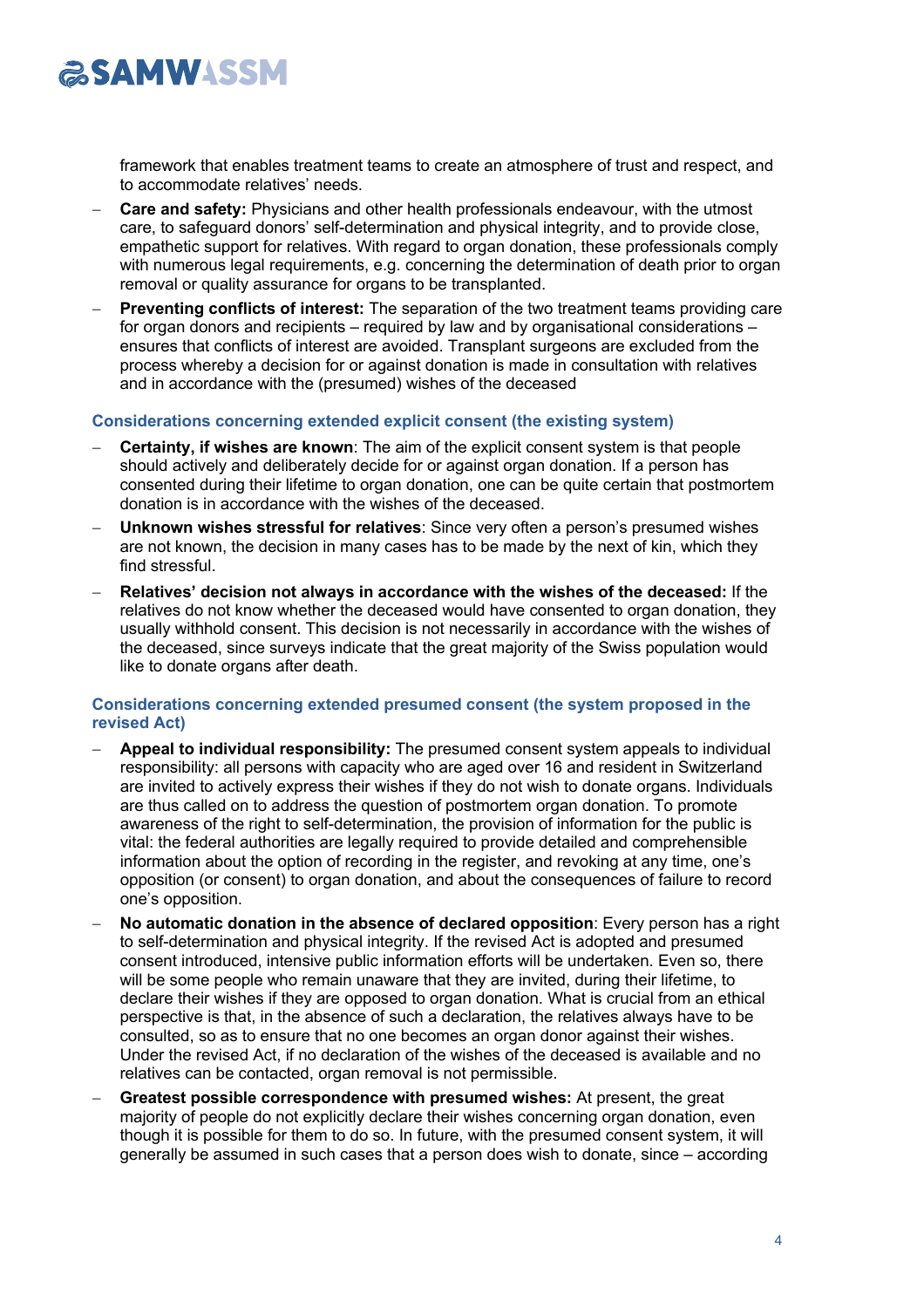to surveys – the great majority support the principle of organ donation. By consulting the next of kin, the correctness of this assumption will, however, be checked in each individual case.

- **Measures to safeguard privacy**: The right to physical integrity is guaranteed by the Federal Constitution. This includes self-determination regarding the use of one's organs after death. There are concerns from an ethical perspective that these rights are essentially less well protected with presumed than with explicit consent. The safeguards specified in the revised Act – public information, straightforward exercise of the right to withhold consent via an entry in the central register, consultation of relatives, prohibition of organ removal in cases where relatives cannot be contacted – provide the best possible protection of privacy. Given the public interest in higher rates of organ donation, the Federal Supreme Court considers extended presumed consent to be proportionate and holds that this system does not violate fundamental rights (ruling BGE 123 I 112).
- **Possible effects on the availability of donor organs: In several countries where** presumed consent has been adopted to regulate organ donation, rates of donation are higher than in Switzerland.<sup>3</sup> Switching to presumed consent offers a chance – though no guarantee – of an increase in the number of donations.
- **Establishment of a federal register**: The proposed establishment of a central federal register complying with data protection regulations may mean that more people record their wishes during their lifetime and these are then known at the crucial moment. Certainty as to the wishes of the deceased eases the burden on relatives and hospital staff. Rather than making an entry in the register, people may express their wishes or opposition in another legally valid form, e.g. in an advance directive, an organ donor card, or a discussion with relatives.

From a medical and ethical perspective, the regulation of organ donation should ensure that the wishes of as many people as possible  $-$  for or against donation  $-$  are known, so that, after death, action can be taken in accordance with the wishes of the deceased. It is up to voters to decide, on 15 May 2022, which system they prefer. The above considerations may serve as an aid to decision-making.

<sup>&</sup>lt;sup>3</sup> Federal Office of Public Health, Factsheet: Comparison of organ donation rates across Europe, February 2022 (available in [French](https://www.bag.admin.ch/dam/bag/fr/dokumente/biomed/transplantationsmedizin/faktenblatt-organspende-internationaler-vergleich.pdf.download.pdf/190909_Faktenblatt_Organspende_Vergleich_International_FR.pdf) / [German](https://www.bag.admin.ch/dam/bag/de/dokumente/biomed/transplantationsmedizin/faktenblatt-organspende-internationaler-vergleich.pdf.download.pdf/190909_Faktenblatt_Organspende_Vergleich_International_D.pdf) / [Italian\)](https://www.bag.admin.ch/dam/bag/it/dokumente/biomed/transplantationsmedizin/faktenblatt-organspende-internationaler-vergleich.pdf.download.pdf/190909_Faktenblatt_Organspende_Vergleich_International_IT.pdf).